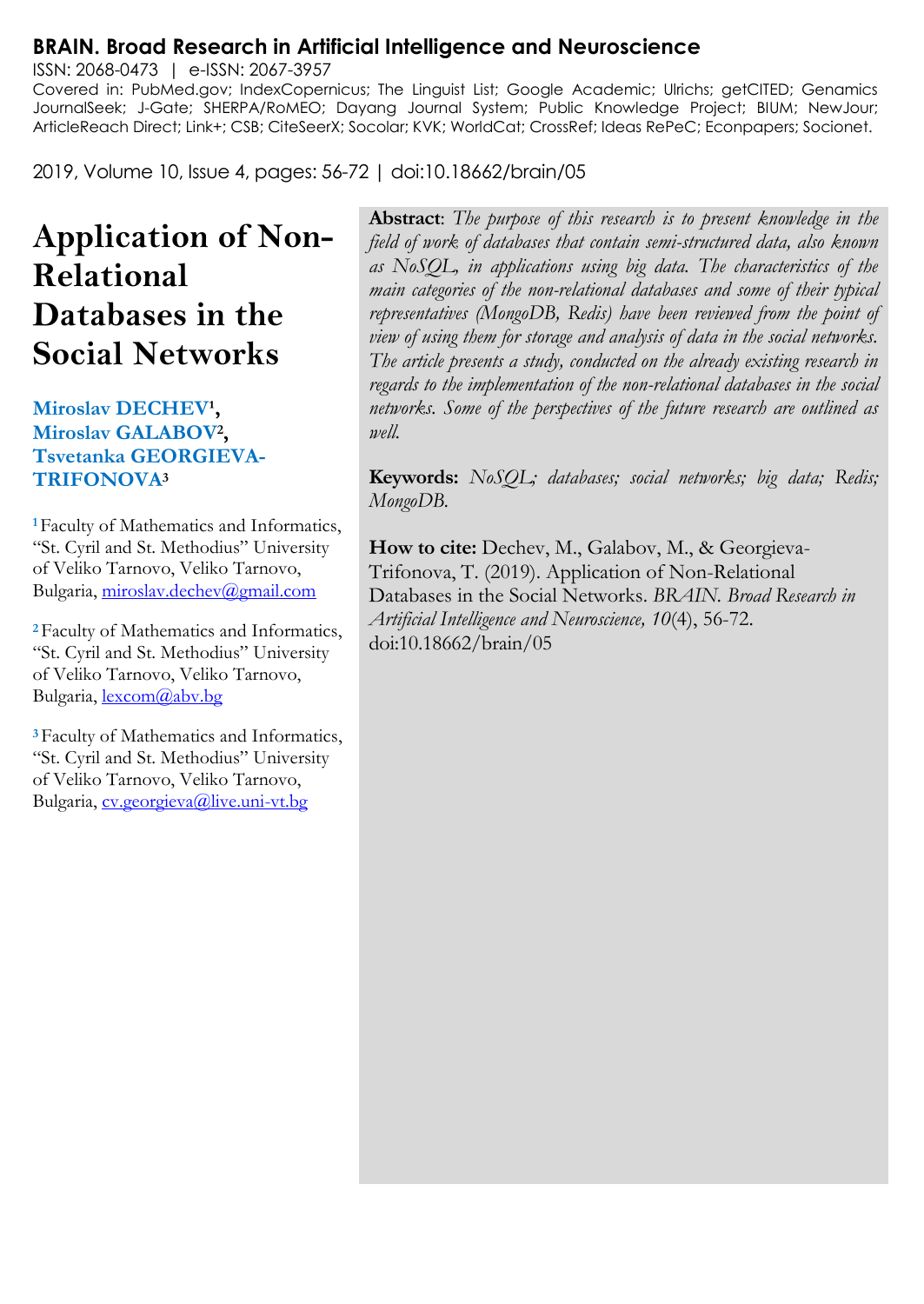### **1. Introduction**

The object of the research is the non-relational database and its application in the social networks. A non-relational database (*Not only Structured Query Language, NoSQL*) utilizes a mechanism for storage and retrieval of data, that uses a freely-coordinated pattern in contrast to the widely distributed relational databases.

### **1.1. Non-relational databases**

The general idea behind the creation of the non-relational database was to suit the needs of the internet applications, whose most typical trait is their flexibility when it comes to working with large quantities of semistructured data. This article reviews the NoSQL applications on the social networks, where big data are used.

Big data is the designation of a technology utilizing a number of specific instruments and processes that aid the organizations and the companies in dealing with the ever-increasing quantities of information. The structure of big data changes very rapidly, which stems from the fact that new information generates constantly and originates from various different sources – social networks, video channels, GPS data, etc. Because of this, the structure of big data is very dynamic (Klisarova-Belcheva, 2015).

A serious upsurge has been registered in the last years in the development of databases that do not support SQL, or are non-relational. The main purpose of this is to achieve better productivity, refusal-steadfastness or to pursue the opportunity to deliver to a large number of systems.

One of the benefits of this approach is the acquisition of horizontal scaling. Most often, a non-relational database is a well-optimized storage space that contains information from the key-value type. Its purpose is to ease the processes of retrieval and addition of information, in order to enhance the productivity.

The NoSQL databases emerge at the beginning of the  $21<sup>st</sup>$  century. They were created to answer the necessity of managing the large quantities of information in the modern web and mobile applications. Solutions such as MongoDB (2009), Redis (2009) and others begin to appear. The NoSQL databases are used to deal with big data and real-time web applications.

With the development of the cloud technologies, the role and the importance of the so-called NoSQL databases grow even further and further. This is due to the convenience that they offer when working in a real-time setting in web environment with big data (Cheresharov & Krushkov, 2016).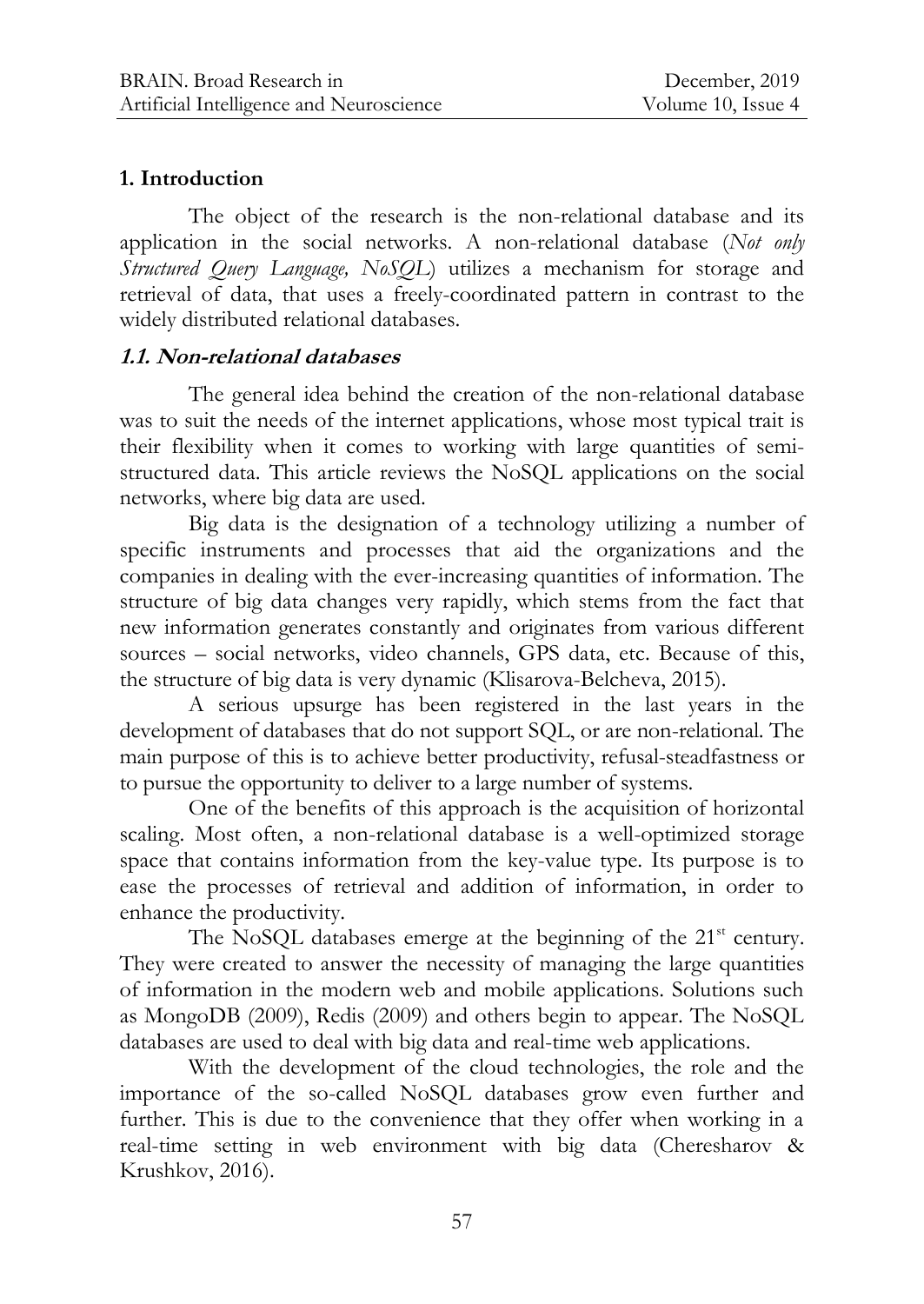The non-relational databases play a substantial and ever-increasing role at the real-time web and the big data applications. The essence of the real-time web applications is in the processing and delivery of data in a limited and preferably a very short period of time. The real-time web applications deliver content in "real time" – within few seconds or a fraction of the second. Their creation is a response to the contemporary business environment on the internet.

### **1.2. Social networks**

The online gambling business, the financial applications, the games and the social networks are fully or partially based on real-time web implementations. The real-time web functionality allows the customers to obtain the actual information at the very moment when it s available on the server. This functionality is implemented through different techniques that are based on the different types of communication on the internet. There are numerous examples of real-time web applications and the challenges they face in the very environment around us (Nedyalkov, 2017).

Such an example is the social network Facebook and its notifications that are implemented in real-time. If a comment or a "like" occurs in our profile, we will be notified at the same moment as this occurrence. As one of the largest social networks with over 2 billion subscribers, Facebook is striving to respond to its users' requirement of a minimal delay. Facebook utilizes a combination of web sockets and long pooling in its real-time implementation (Nedyalkov, 2017).

Another example is the social network Twitter, which registers a large number of changes of the status of its users. Each user may have thousands or even millions of other users that are his/her followers. Namely, the followers are the ones who want to receive constantly and instantaneously updates for the user that they follow. In order to respond to this demand, Twitter uses a real-time implementation as well. The giant Google utilizes real-time implementation for its application "Google docs", where the users can share their documents with other users. The main goal is for everyone to follow the changes that are made in real time. The nonrelational systems are called "Not only SQL" (*Structured Query Language*), or NoSQL, in order to emphasize on the fact that they allow the use of search languages that are different but similar to those of SQL.

The architecture of the non-relational database is distributed in a pattern, resistant to damage, as the data objects are kept in a few servers. Through this, the system may upkeep itself by adding more servers and if a server becomes damaged, the system will continue to operate successfully.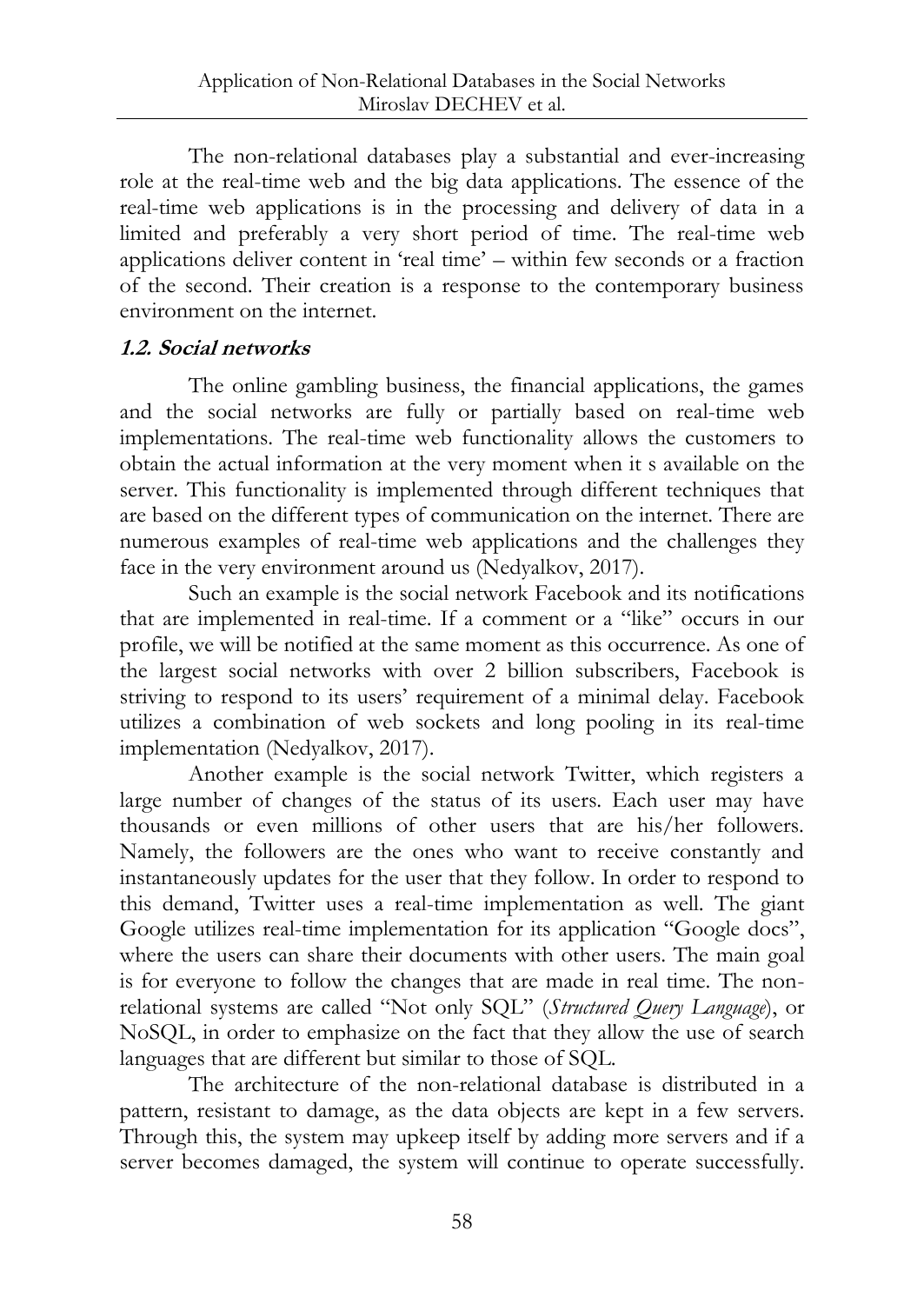This type of database broadens in a horizontal manner and is used for the operation of large quantities of data when the productivity (in real time) is more important than the successiveness (as in the indexing of a large number of documents, the service pages of the websites with heavy traffic and the concession of streams) (Strozzi, 2017).

## **1.3. Categories of non-relational databases**

The systems of management of the non-relational databases are generally intended to support allocated depositories where a high level of scalability is required. There are a few categories of non-relational databases as different methods with different categories and sub-categories for their classification exist. The most widely accepted classification is the one based on the data model. Some of the non-relational databases and their representatives, classified on the basis of the model of the data are presented in the following list: Column-oriented databases: Hbase, Cassandra, Accumulo; Document-oriented databases: MongoDB, Couch, Raven; Keyvalue databases: Dynamo, Riak, Azure, Redis, Cache, GT.m; Graph databases: Neo4J, Allegro, Virtuoso, Bigdata [\(http://nosql-database.org/,](http://nosql-database.org/) 2009-2011).

A typical trait of the databases of the key-value type is their use of associative arrays in the form of a hash-table holding a unique key and an index to a certain record. The data are presented in collections of sorted pairs of key-value; the key is unique within the borders of the collection.

The document-oriented databases provide storage, management and extraction of semi-structured data. MongoDB and Apache CouchDB are the more prominent representatives of this type of non-relational databases. The document-oriented model of data is similar to the key-value one with the sole difference that the recorded values represent documents and have an internal structure.

Compared to the relational model of data, the collections can be reviewed as tables and the documents can be reviewed as records (rows in tables). On the other hand, the documents in a single collection of document-oriented database do not necessarily share a common structure. All records of the table have the same successiveness of fields (attributes), while the separate documents in the collection may have fields that are completely different from one another.

The data of the column-oriented databases are saved in cells which in turn are grouped in columns, not rows (as is the case of the relational DBMS **(***Database Management System***)**). The columns on the other hand are grouped logically in families. Each family can contain practically an infinite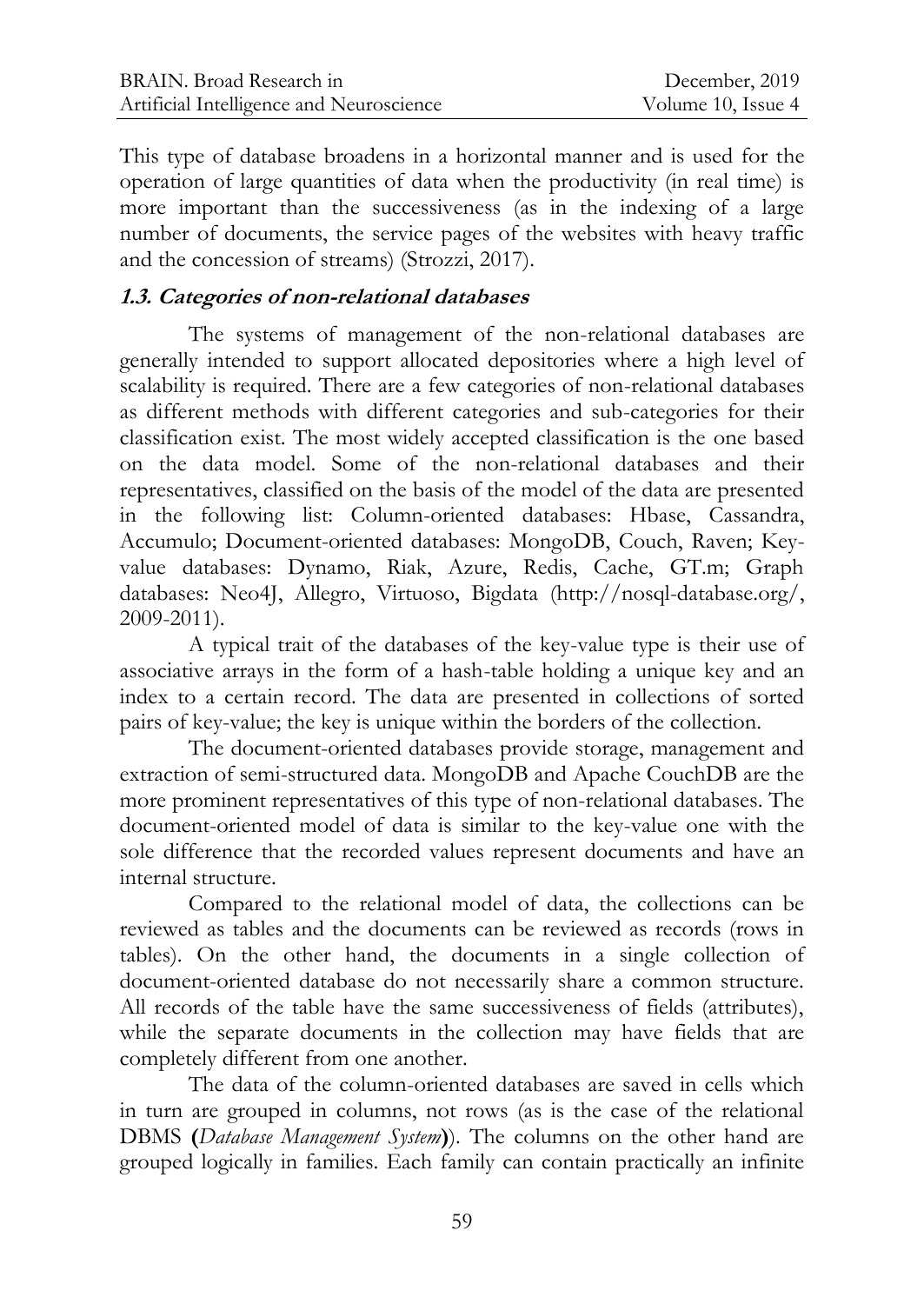number of columns. Data are saved and read by columns, not by rows. The advantage of the column-oriented format is the rapid search/access to the records, as well as the easy data aggregation. This is determined by the fact that the rows of the relational DBMS are saved in different partitions of the disc, while the column-oriented non-relational DBMS save all the cells of one column as a consecutive record in a single location of the memory, thus decreasing the time for input-output operations of a single read of the disc.

Another type is the graph databases. They are intended for data whose relations will be best presented through a graph. The data and the connections between them are presented as nodes and edges of a graph. These databases bear similarity to the document-oriented ones but they maintain connections between the separate objects. This database implements the idea of "object" of data known as node, which can have properties and edges with other nodes. Examples for such databases are: Infinite Graph, InfoGrid [\(https://help.superhosting.bg/sql-nosql](https://help.superhosting.bg/sql-nosql-databases.html)[databases.html,](https://help.superhosting.bg/sql-nosql-databases.html) 2019).

A subcategory of the graph databases are the RDF (*Resource Description Framework*) depots (RDF triplestores). The RDF standard, developed by W3C, allows for the semantic description of the web resources and their mutual connections in a manner that is simultaneously understandable to machines and humans alike. RDF presents the meaning of the data through triples; and every triple gives a statement that a certain resource (subject) has a property (predicate) with a certain value (object).

According to the CAP theorem it is impossible for a theoretically perfect working distributed data store to simultaneously provide more than two of the following three guarantees (Brewer, 2012):

 *Consistency* (*C*) – consistency of the data. As a result of every read of data, their latest version must be available;

 *Availability* (*A*) – it is accepted, as a guarantee, that every request to DBMS will receive a result. If the time period for the receiving of the result is too long, this may be understood as an impossibility for a response or unavailability of the data;

• *Partition tolerance* (*P*) – the ability to divide between numerous servers. The system can perform data distribution between few independent servers and it will continue to operate despite the failure of one of the servers or of the software.

The relational databases allow for the realization of the CA and CP (which is more difficult) combinations, but they are not intended for the AP combination. On the other hand, and especially with the internet services (the social networks included), the availability is quite important, and the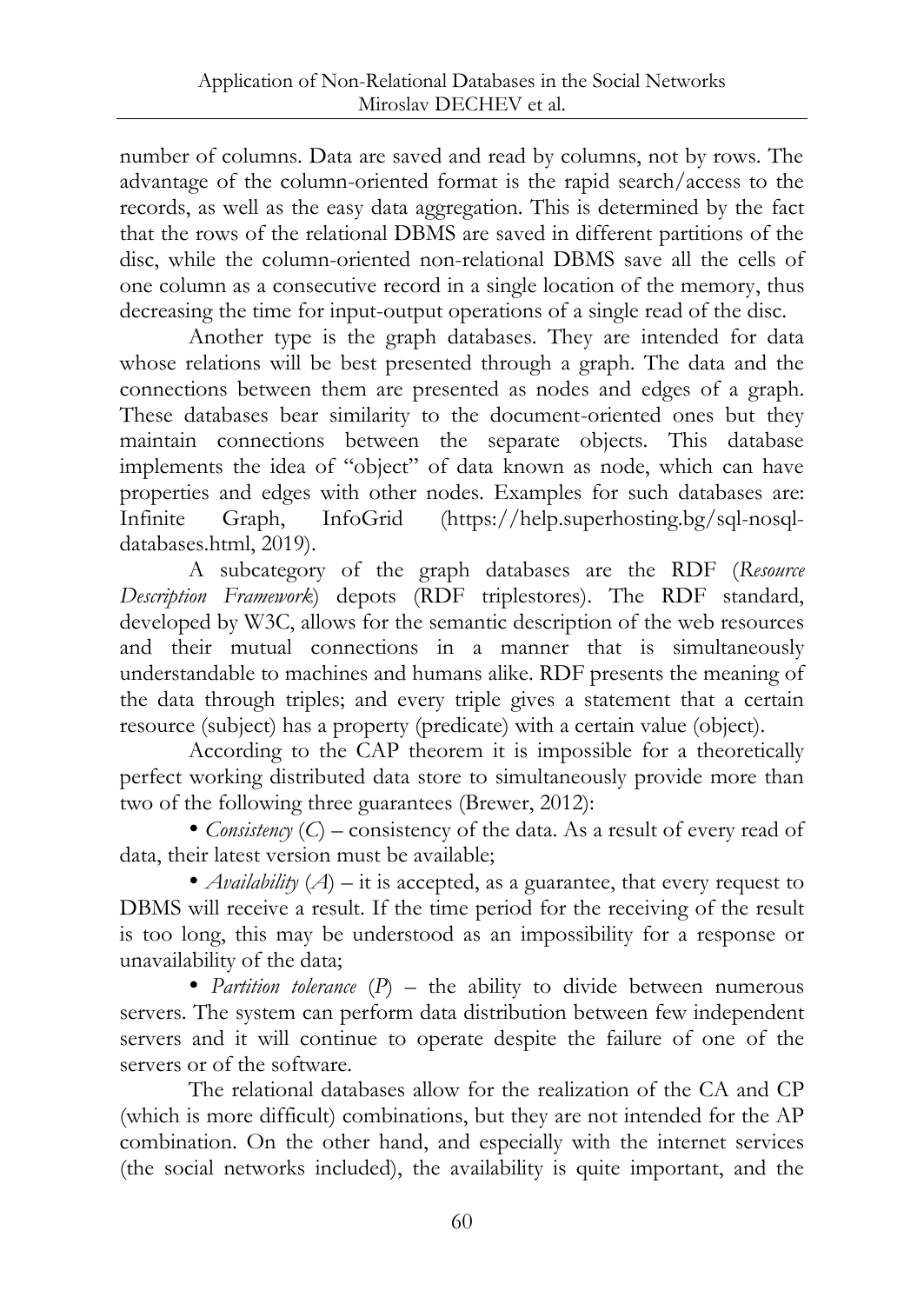lack of possibility for distribution between numerous servers, serves as a limiter of the growth of the service.

Distributed databases are those that can be divided and replicated. The innovatory NoSQL solutions can also be allocated to this type of databases. They provide the property "stability to separation". The main task of the NoSQL is to overcome the limitations of the relational model. The main problem of the relations becomes apparent when the quantities of information increase. The more the quantity increases, the more the time required for access to the entered information rises as well.

The characteristics of the NoSQL DBMS make them suitable for storage and operation of large quantities of data. Despite the many positive sides and advantages of the cloud technologies in the solutions of the companies that develop software, a certain amount of disadvantages is also present. In terms of security and confidentiality, it still cannot be certainly determined whether the service providers ensure adequate data protection and the business applications require a high level of reliability as they cannot bear crashes while operating. A prerequisite for acceptance would be the eventual creation of a reliability register.

#### **2. Comparison of the characteristics of MongoDB and Redis**

With the apparition of the social networks, the usage of the NoSQL database rapidly increases. The contemporary social networks grow constantly more and more and the data generated are enormous, volumetric and complicated. The big data are a new solution for this phenomenon. Compared to the traditional SQL technology, NoSQL has numerous positive sides – simplicity of projection, scalability of the data model, competitiveness, control, successiveness in the storage included. In addition, NoSQL has many types of databases – for example, the abovementioned contemporary networks MongoDB and Redis. For the social networks the large quantity of data is always related to more development and a day-today support service. The relational database is vertically scalable, which means that the data can be scaled only through hardware enhancement. In this manner, however, the technology becomes quite expensive for the processing of big data. NoSQL enables for the support of a large quantity of read – save operations and saving of joint objects, which contributes for the co-ordination of the data in the distribution system. This shows that the NoSQL database is a necessary choice for storage of large unstructured amounts of data, taking in consideration the quantity of data, the data access model and the characteristics of the social networks. NoSQL has its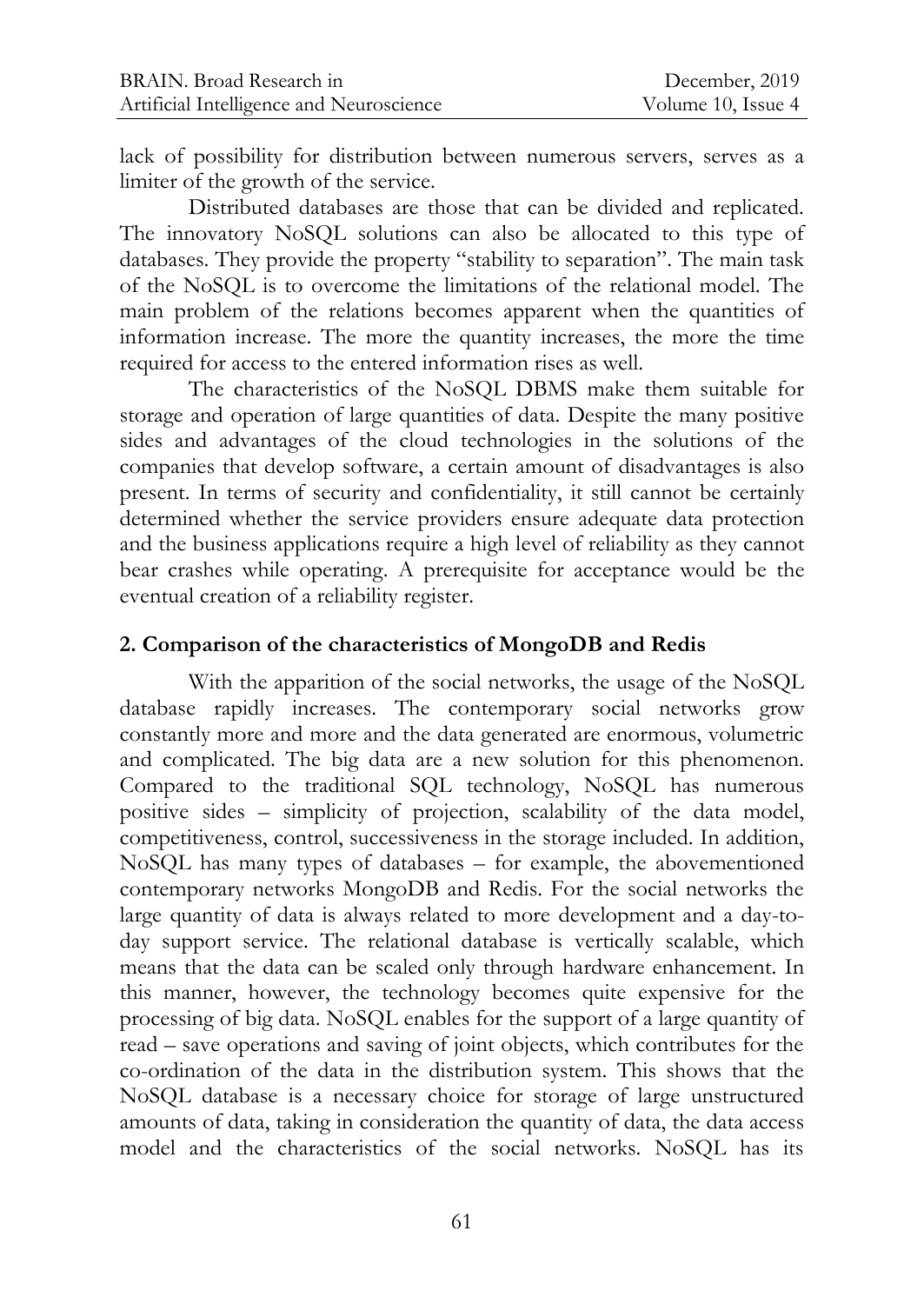irreplaceable advantages. NoSQL is already widely used in the modern media business.

Two popular NoSQL databases MongoDB and Redis already boast a broad application within the contemporary social media that work with enormous quantities of data and possess a number of advantages. NoSQL plays an important role in the big data of the social networks. Fundamentally, the website for social networks consists of 5 main components: Pro, Post, Relations, Media, API (Zhang & Zhang, 2017).

Apart from the access to information, the users are also given the opportunity to share their thoughts and messages, to connect with one another, to share photos and videos. API provides the social networks with the opportunity to connect to other websites and applications. As the social network deals with big data, the time of usage cannot be too long. When extracting different data from different tables in a relational database, the execution of SQL requests containing JOIN operations, executing calculations for search and comparison – that would lead to extension of the time for data extraction is required; especially if the data are distributed to different servers.

One of the popular DBMS is MongoDB (from English - "humongous"- "enormous") - a document-oriented system for databases, that works on different platforms. As it is classified as a non-relational database, MongoDB evades the traditional table, based on the relational structure and utilizes JSON-similar documents with dynamic schemes (MongoDB uses BSON format) which allows for the data integration within some applications to be easier and faster. This DBMS was developed by 10gen (now MongoDB Inc.) in October 2007 as part of a platform initially planned to be a service, but in 2009 the company focused on a model of software development with open-source and it began to offer paid support and other services. Since then, MongoDB is accepted as back-end software by a number of large web sites and services (Koleva, 2014).

Firstly, it does not require a lot of time in order for one to learn how to write code for MongoDB. Afterwards, the scaling is one of the significant advantages of the use of this system for management of databases.

When large quantities of data are present, they can be saved in numerous nodes, which is a good method to decrease the data in the social networks. The main structure of MongoDB is the document and it generates automatically a primary key (id) in order to establish unique identification for each document. The identification and the document are conceptually similar to the key value. MongoDB attempts to hold most of its data in the memory thus the simple requests require less time and it becomes faster. Its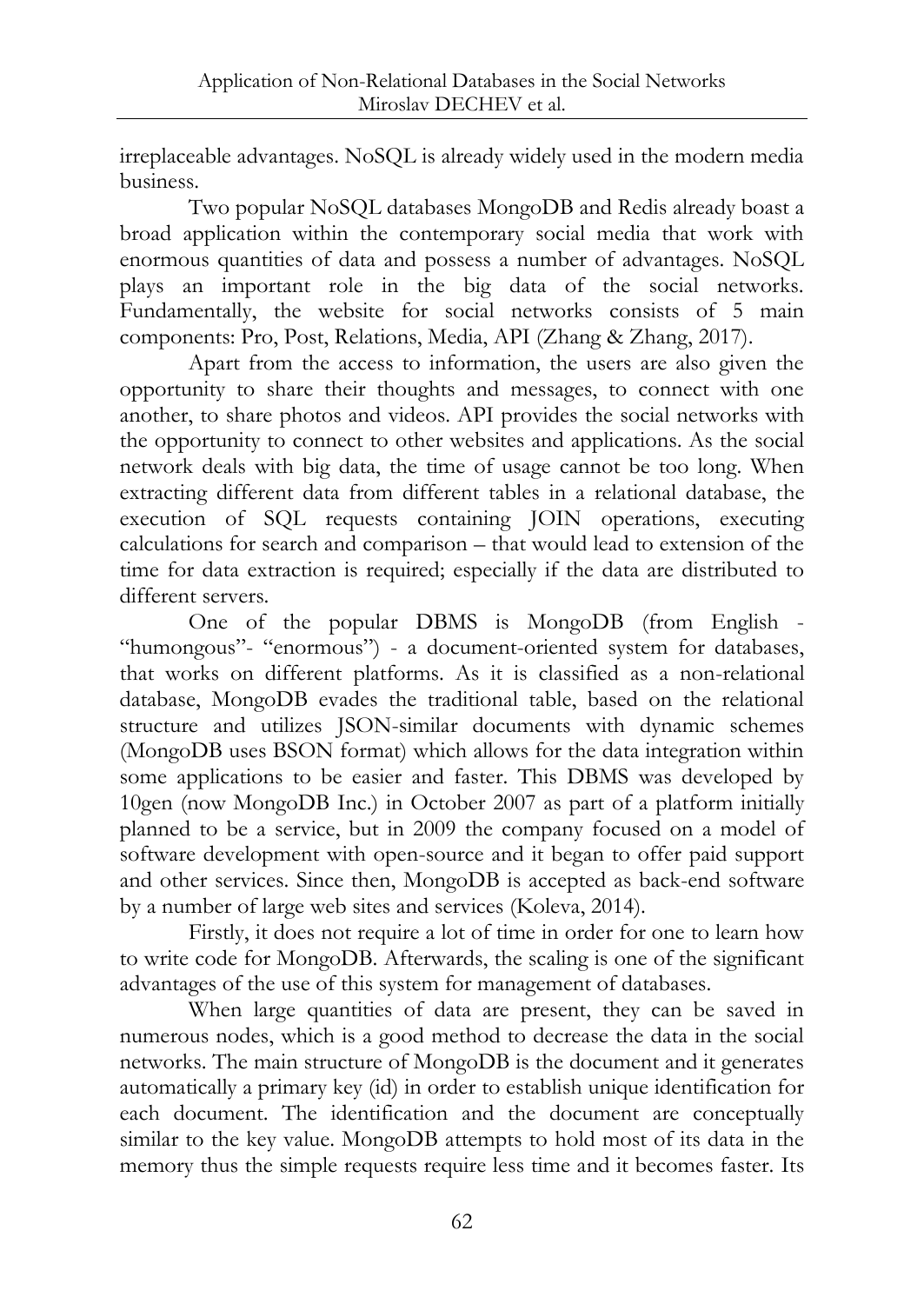advantage in comparison with the other NoSQL is that it is easy to use and allows the users to benefit from the advantages of the cloud; with its horizontal scaling as well as its good compatibility with the various types of data that are used today (Asay, 2014).

MongoDB is used for a number of applications in the real world. However, the security restrictions vary depending on the occasions for its usage and the amount of the data sets used for the security characteristics that are presented in the two of the most popular NoSQL databases. The authors present security threats, which include lack of support for encryption of files of data (Gupta & Gugulothu, 2018).

Another database that is rather popular to use for social networks is Redis. It has an open source and uses key-value for storage. This nonrelational database utilizes many types of data structures, instead of just one – for example interconnected lists, sets, sorted sets, hashes etc. The main purpose of its applications is to decrease the loading times of the websites. Redis saves all of the data in the RAM memory, which makes it quite useful as a cashing instrument. There is a certain restriction to the amount of data that can be saved, as the RAM memory does not allow the storage of large quantities of data. With the NoSQL databases the data can be saved on a drive.

Therefore, Redis is a database that saves data in the RAM memory of the machine with assured persistency. It is written in C and is funded by VMWare. The work logic of Redis as a key/value storage is similar to MemcacheDB (Zhang & Zhang, 2017).

Redis stores the data to the memory and periodically makes records of the changes of the disc. It is used for extraction of atomic values in a very fast manner. However, Redis may only be used when the data have lesser volume so that they can be saved to the memory of the server. The loss of a little quantity of information is acceptable at power shortages for example; but for situations when there is a greater loss, it is preferable not to use Redis. It allows the user to save lists in the value field, that are not arrays, but solely interconnected lists, which ensures the possibility even when many elements are present in a list, a new element to be added with LPUSH in a constant time. Arranged lists are also supported, as well as a SET object /a unique list of strings/.

There are a few popular applications of Redis in the social networks nowadays. The most common solution is MySQL or another relational database, which can serve as a main data depot.

Meanwhile, Redis might be devoted to work fields that require more flexible and effective kind of work. This relates to a real project of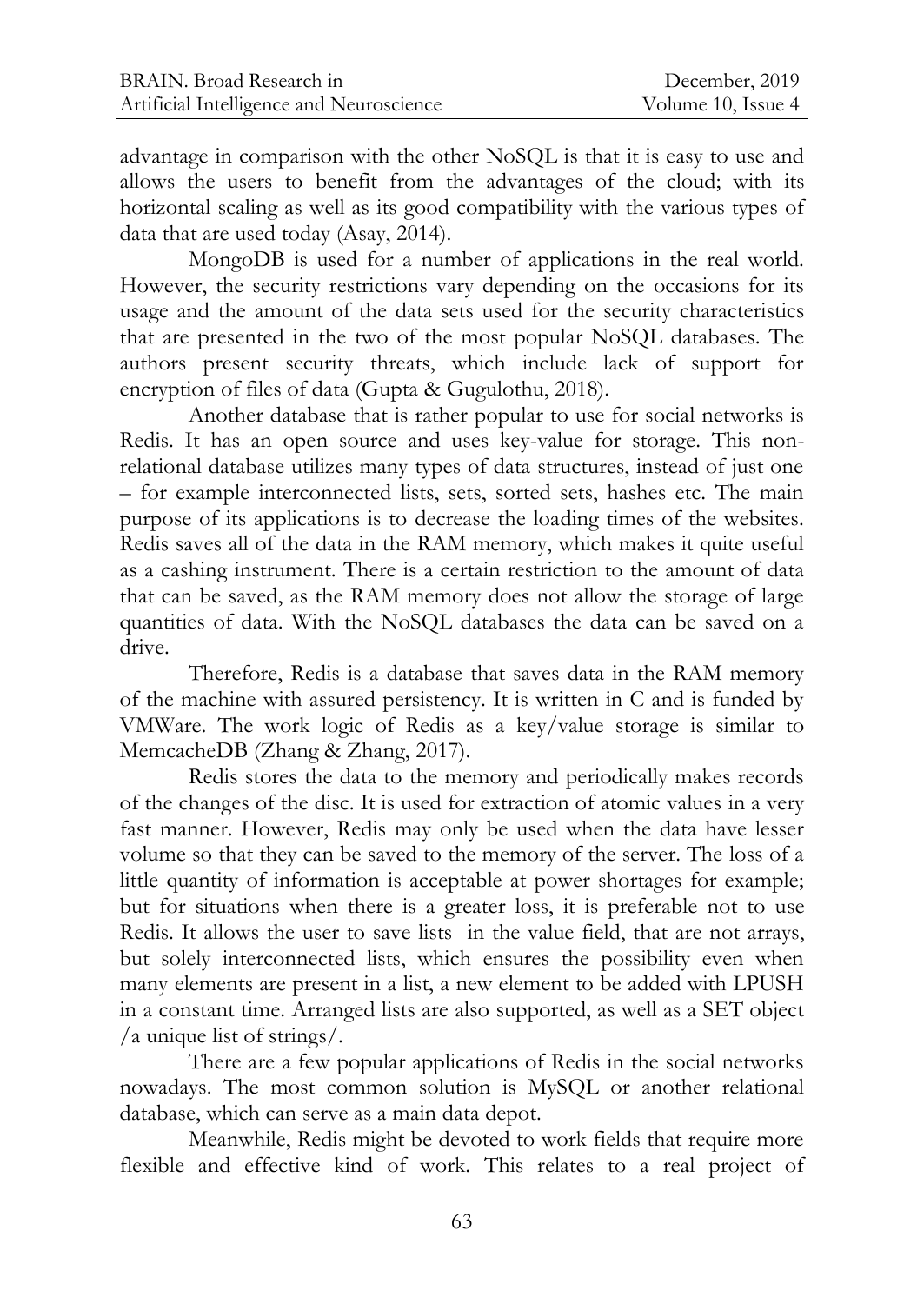development, usually with a lesser number of data. Redis became popular among many social media and companies, some big names such as Twitter, Weibo, Pinterest and Snapchat and etc. (Zhang & Zhang, 2017).

Generally speaking, the social networks have two major requirements for the database system; the first one is the ability to save a large quantity of data, the second – a responsive server and user. In other words the usage of NoSQL is much more suitable for the processing of big data. The rapid pace in the increase of data of the social networks requires simplicity of the design work, better control and continuity in the storage process, things that the SQL technology cannot fully respond to, especially in terms of the storage of this enormous quantity of data.

In the social networks, the quantity of data is related to the everyday maintenance and developments. Taking into consideration the quantity of data, the model of access to the data and the characteristics of the social networks, NoSQL has its proven advantages and as it became clear from the exposition above – two of the popular NoSQL databases are MongoDB and Redis. Both systems of database management are widely applied in the contemporary social networks, because of their ability to work with the large quantities of data that are generated in these applications. One of the biggest disadvantages of the relational database is the longer exploitation period because while sharing and uploading videos and photos, the posting of statuses and the addition of new friends to our lists in the social networks adds up to the large quantity of data and delays the data extraction. The advantages of MongoDB compared to the relational database are firstly the time and secondly the scaling. The transition from one type of document to another, the addition or deletion of data is much easier, because here we talk about the property to divide the documents to different nodes.

Due to its model of data collection, MongoDB allows the users to take advantage of the benefits of the cloud in the infrastructure with its horizontal scalability and to utilize easily the various types of data, that are used today (Zhang & Zhang, 2017).

It can also be said about Redis that it is a flexible type of database. Typical for it is the assigning of a pending key, comparatively lesser saved data and a high speed.

It seems unrealistic to store large quantities of data in the memory. Redis helps us with a solution for optimization, by providing us with the key EXPIRE, which clears-up the current lifecycle of the key (Zhang & Zhang, 2017).

One of the users of Redis is the social network Pinterest, one of the popular media whose main activity is the sharing and publishing of photos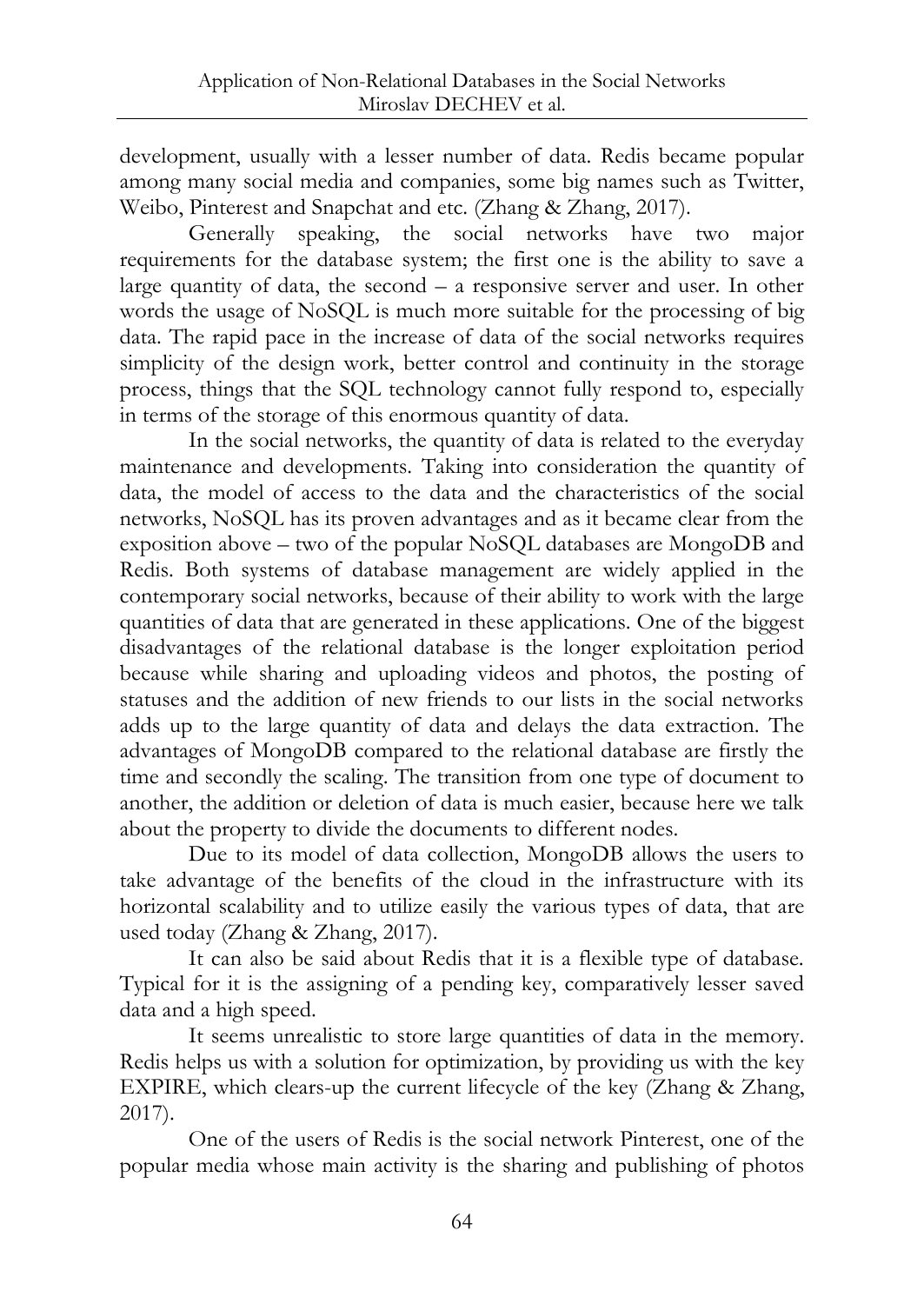and videos. The data stream there is very large and it requires fast updating of the images, especially for the mobile phones.

Redis works in the background and stores several types of lists for a given user *p,* a list of users, which *p* follows, a list of user walls, which *p* follows, a list of the followers of  $p$  (Zhang & Zhang, 2017). A summarized comparison of the main characteristics of MongoDB and Redis is presented in table 1.

| <b>DBMS</b>  | Type of             | Structuring and                                     | <b>Requests</b>                | Distribution       |
|--------------|---------------------|-----------------------------------------------------|--------------------------------|--------------------|
| <b>NoSQL</b> | software            | storing                                             |                                | of the             |
|              |                     |                                                     |                                | information        |
|              | MongoDB   Document- | Document                                            | Specific fields of Distributes |                    |
|              | oriented            | collections in JSON                                 | documents. There               | the                |
|              | database            | format. It utilizes a are various types information |                                |                    |
|              |                     | file system that allows                             | of queries, in collections     |                    |
|              |                     | for the<br>eventual l                               | supported<br>by                | evenly             |
|              |                     | connection to many                                  | MongoDB.                       | between set        |
|              |                     | servers.                                            | Among them are                 | $\sigma$<br>keys   |
|              |                     |                                                     | the field queries, (shard).    |                    |
|              |                     |                                                     | range queries, as              |                    |
|              |                     |                                                     | well as searches               |                    |
|              |                     |                                                     | with regular                   |                    |
|              |                     |                                                     | expressions                    |                    |
|              |                     |                                                     | (regex).                       |                    |
| Redis        | Key-value           | Strings and more Redis might be Supports the        |                                |                    |
|              | of<br>type          | complex data                                        | used for storage               | establishment      |
|              | database            | structures – linked                                 | and extraction of              | of clusters,       |
|              |                     | lists, sets, sorted sets, atomic values in          |                                | which<br><b>1S</b> |
|              |                     | hash tables. It stores an exceptionally             |                                | automised by       |
|              |                     | the data in the RAM fast manner.                    |                                | Redis              |
|              |                     | memory, which                                       |                                | sharding           |
|              |                     | requires small                                      |                                | itself.            |
|              |                     | quantity data, that                                 |                                |                    |
|              |                     | can be saved on a                                   |                                |                    |
|              |                     | disk.                                               |                                |                    |

**Table 1**. Comparison of MongoDB and Redis characteristics

## **3. Related works on application of non-relational databases in social networks**

The existing research on the application of the non-relational databases in the social networks may be divided in two groups depending on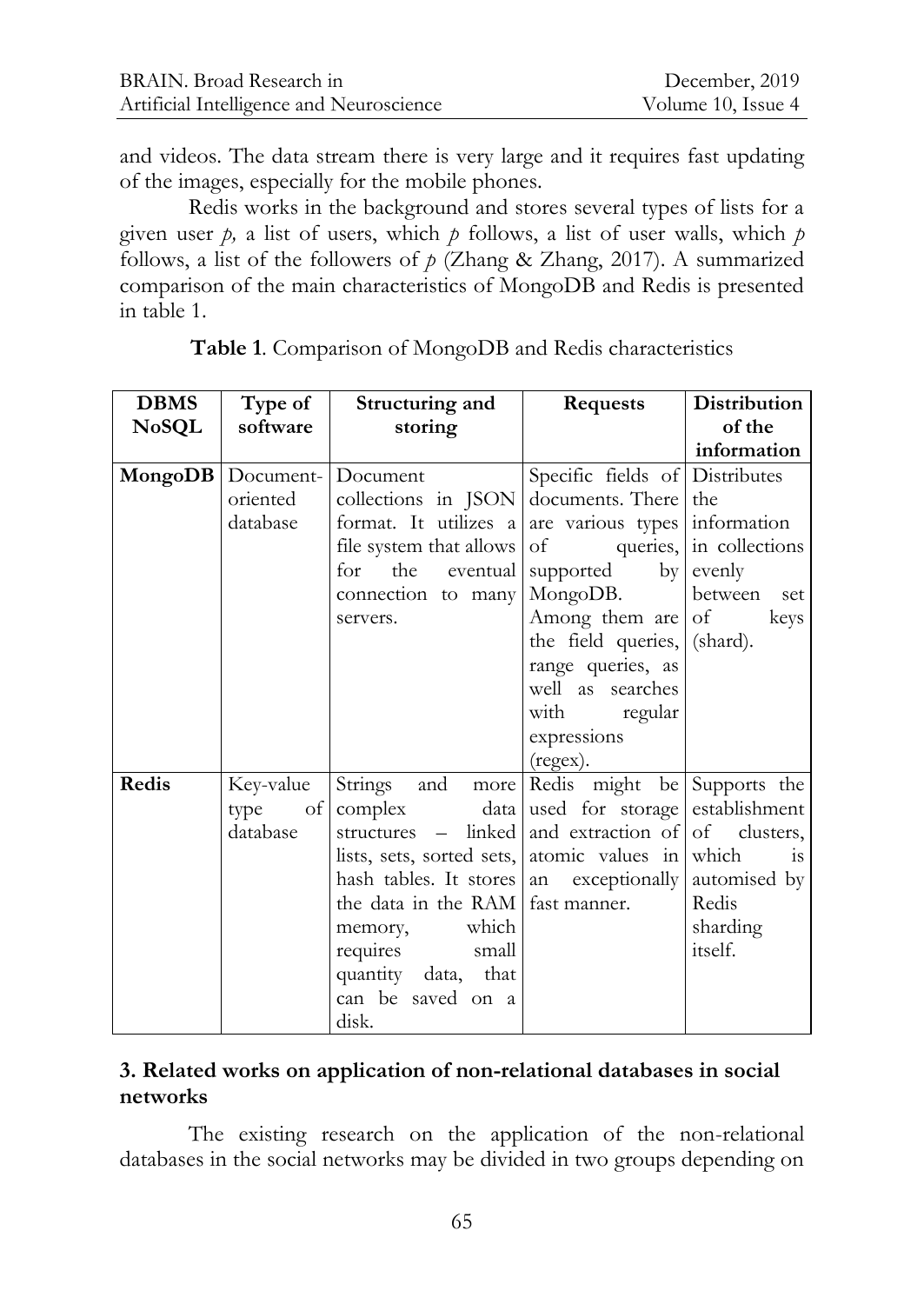the functionality for which they are intended – storage of the data in the social network or their analysis. Apart from that, the non-relational databases may contribute to the successful implementation of additional functional characteristics of the social networks.

From the point of view of the non-relational databases that are used, it is important to mark that certain research interest was noted in regards to the application of semantic technologies for modelling and analysis of social networks (Bontcheva & Rout, 2014), (Mika, 2007).

## **3.1. Application of the non-relational databases for scalable storage of the data in a social network**

The research of this group could be summarized as related to:

 Finding of problems and offering of solutions with the help of non-relational databases;

In (Faisal, Chaudhary & Mumthas, 2015) there are certain problems that are defined, that stem from the development of a social network with the aid of a relational database. The established problems are related to provision of scalability and productiveness of the requests. Certain solutions are offered through graph databases.

 Advantages and disadvantages of the application of non-relational databases for social networks.

Some general conclusions were drawn up, regarding the advantages and disadvantages of some specific non-relational databases from the point of view of their use for social networks – the document-oriented MongoDB (Kanoje, Powar & Mukhopadhyay, 2015) and the database from the keyvalue type Redis (Zhang & Zhang, 2017).

In the publication of (Mathew & Madhu Kumar, 2015) the nonrelational databases used in popular social networks are studied and the characteristics of the different categories are compared (document, keyvalue, graph, column-based types).

The advantages of the non-relational databases are reviewed – in order to overcome some of the problems that come from the necessity of both storage and management of the big data for the development of applications for the social networks (Gašpar & Mabić, 2017). This work contains a detailed conclusion on why a great number of the popular social networks do not choose to switch completely to non-relational storage.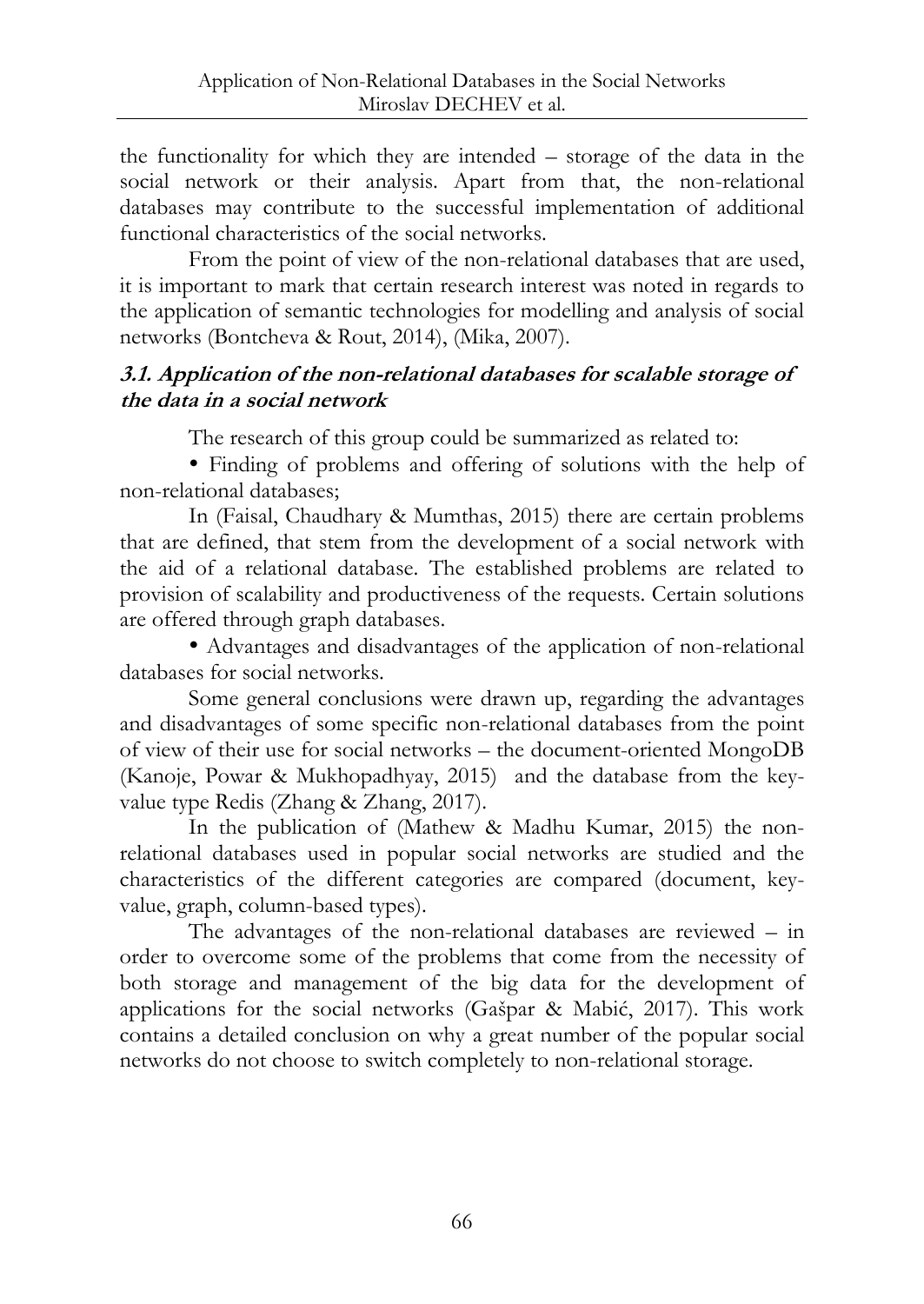#### **3.2. Application of the non-relational databases for analysis of the data in the social network.**

In (Warchal, 2012) the opportunities of the graph database are studied and the existence of functionalities is affirmed for the graph database Neo4j when analyzing the social networks.

In order to conduct analysis of data in social networks through application of semantic technologies:

 RDF (*Resource Description Framework*) data presentation of a social network is proposed as well as the implementation of SPARQL (*SPARQL Protocol and RDF Query Language*) requests (Ereteo et al., 2009);

Ontology is defined (Li, Yang, He & Ai, 2010);

 The architecture of the application of the RDF storage is described as well as the extraction of data with the SPARQL queries (Srivastav & Chauhan, 2017).

In (Angles, Prat-Pérez, Dominguez-Sal & Larriba-Pey, 2013) a study was conducted on the productivity of the different types of queries for extraction of useful information from social networks, executed in graph (Dex, Neo4j), RDF (RDF-3X) and relational databases (Virtuoso, PostgreSQL). Through an experiment it was confirmed that the graph databases, including RDF provide better productivity.

# **3.3. Application of the non-relational databases in the provision of additional functionality for the social network.**

The prototypes and the ontologies of the social networks were developed with the aid of the semantic technologies in order to provide them with additional functionality:

For social data portability, reuse and integration;

A prototype of a social network through the application of semantic technologies – in order to overcome the limitations, related to the social data portability, the reuse and the integration is presented in (Razmerita, Jusevičius & Firantas, 2009).

For exchange, compatibility, conversion and extraction of data;

The prototype of a social network, described in (Martín & Gutierrez, 2009), fulfills the listed functionalities with the aid of RDF – for presentation of the data model and SPARQL for transformation and extraction of the data.

• Semantic compatibility.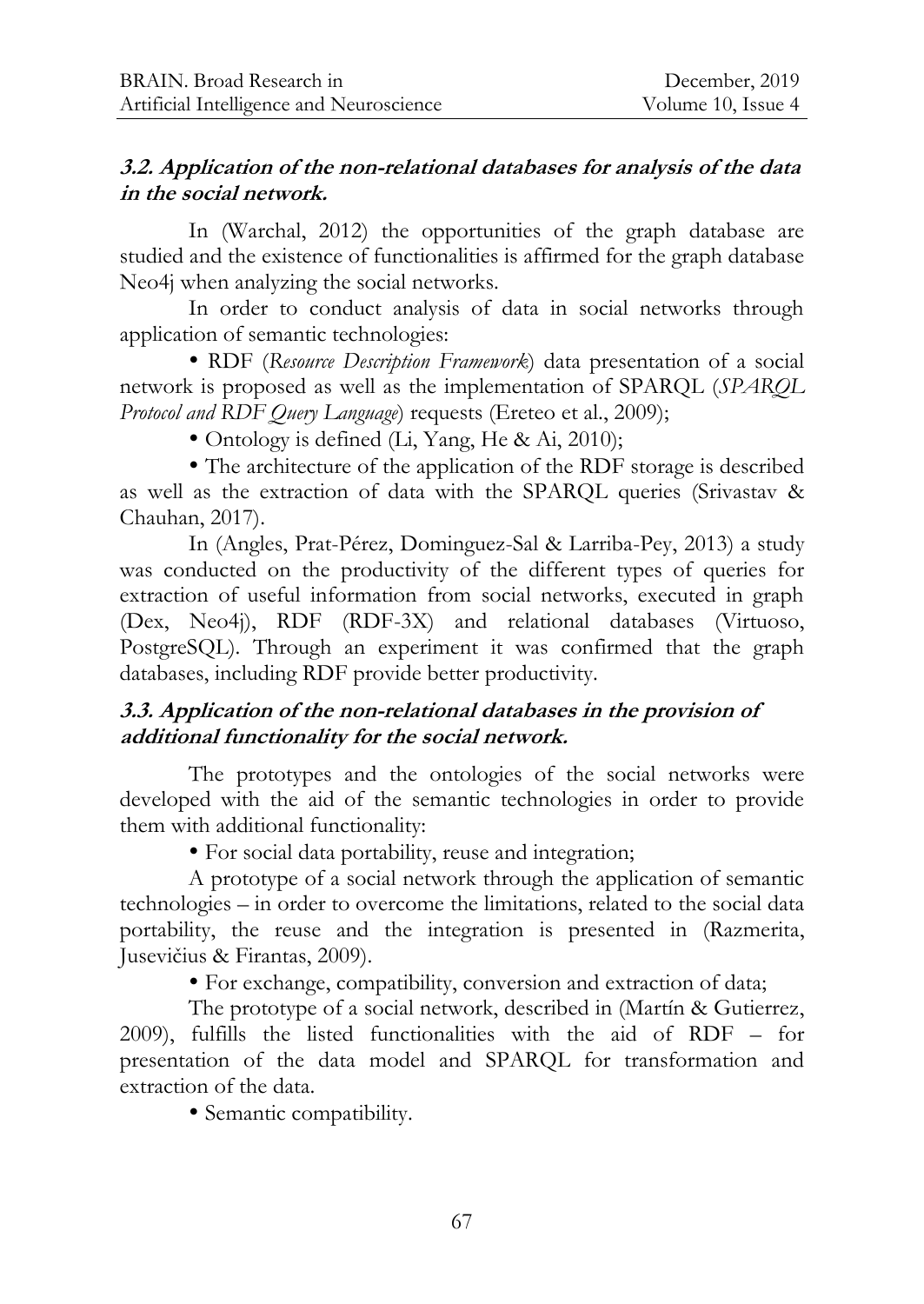In (Tserpes, Papadakis, Kardara & Papaoikonomou, 2012) a piece of ontology is defined – in order to achieve semantic compatibility – interoperability between different social networks.

## **3.4. Summary and perspectives**

Frequently the non-relational database of choice for the support of a social network is not just one. On the one hand, the benefits and the characteristics of each database are used to serve to a specific aspect of the functionality of the social network.

On the other hand, this choice represents a way to overcome some of the disadvantages of the non-relational databases. As a general disadvantage of most of the databases we can point out the lack of standardization and the limited abilities for requests. The problems that stem from that are related with: data transfer, compatibility between the nonrelational databases and dependency on the supplier. An attempt to solve these problems is the use of the RDF databases (AllegroGraph, 4store, Virtuoso, Stardog, GraphDB, etc.), which explains the noticeable research interest, aimed at the application of the semantic technologies for modeling and analysis of the social networks and represents the perspectives for a possible future research:

 Definition and enrichment of the RDF descriptions and ontologies;

 Provision of a semantic interoperability and integration of the data between the different social networks;

 Application of algorithms for data mining on a RDF graph – in order to extract useful knowledge from the data on the social network.

# **4. Conclusion**

NoSQL will continue to have an important role for the future development of the social networks and will receive ever-greater attention from them. The academic circles, as well as the business appreciate highly the future of NoSQL. The purpose of NoSQL is not to fully replace SQL, but to support the relational database to work better and better. As it became clear in the aforementioned, the advantages of the NoSQL databases over the relational ones are the high level of scalability and their productivity. NoSQL can be developed on a completely new level. After all, the "wheel of technology" goes only in one direction – and it is forward. The combination of big data and Cloud-based calculations is the latest technological challenge for the new technological world and the IT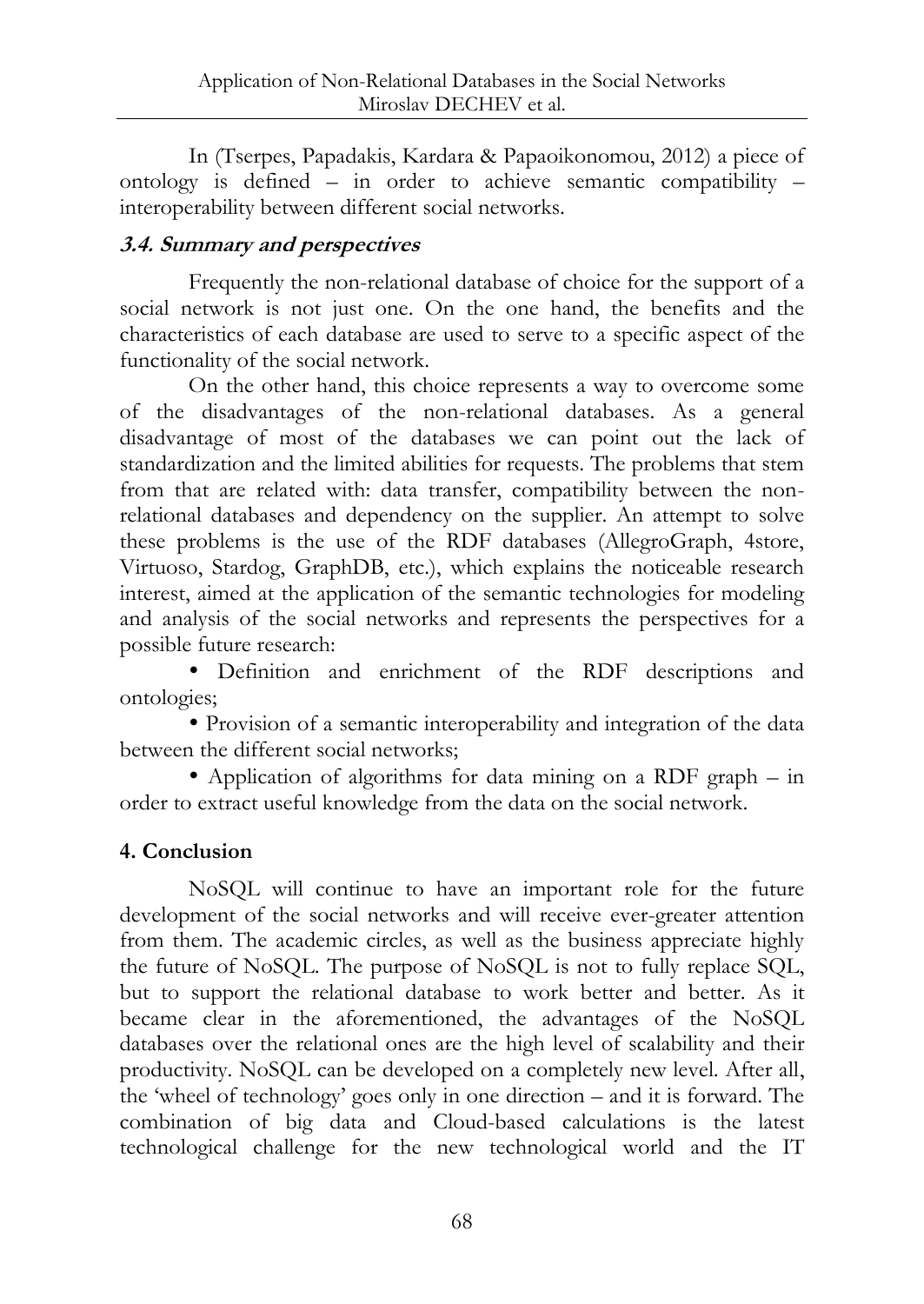specialists. The general focus is on the creation of an allocated work environment for big data. In the last years, the cloud technologies and big data provoke great interest in the business as well as among the softwaredevelopers.

For the implementation of the mobile applications, for example, there is the necessity of centralization on the basis of the data in order to enable the data exchange between users that use different devices, or to improve the accessibility of the users' data for different devices and applications. For the maintenance of the data, a cloud-based service type BaaS (Backend as a Service) is used for the development. Most of the BaaS suppliers offer non-relational databases (Antonova & Valchev, 2015).

Big data represents a bulk of data, whose quantity and complexity turn their management and processing into a difficult task, when the traditional methods of processing and storage are at use. Although the term big data is often used in relation to the quantity of the data, it also bears a different meaning. Big data designates the technology that includes instruments and processes that the companies use to deal with the everincreasing quantity of information. The progress of the informational and the communicational technologies, the digitization of the commerce and the distribution of the social networks are a prerequisite for the creation of large quantities of information in a rising pace. According to a recently conducted study, over 90% of the data worldwide were generated in the last 2 years. Various sensors, the websites of the social networks and other sources generate an enormous data flow – such data as digital photographs, videos, purchases, sales GPS coordinates etc.

### **Acknowledgment**

A pre-print version of this article was available on ResearchGate at the following link: https://www.researchgate.net/publication/337186961 [Application\\_of\\_non-relational\\_databases\\_in\\_the\\_social\\_networks](https://www.researchgate.net/publication/337186961_%0bApplication_of_non-relational_databases_in_the_social_networks) The current paper contains the final version of the article.

#### **References**

Angles, R., Prat-Pérez, A., Dominguez-Sal, D., & Larriba-Pey, J.L. (2013). Benchmarking database systems for social network applications. *Proceedings of the First International Workshop on Graph Data Management Experience and Systems* - *GRADES '13.* New York, U.S.A. doi:10.1145/2484425.2484440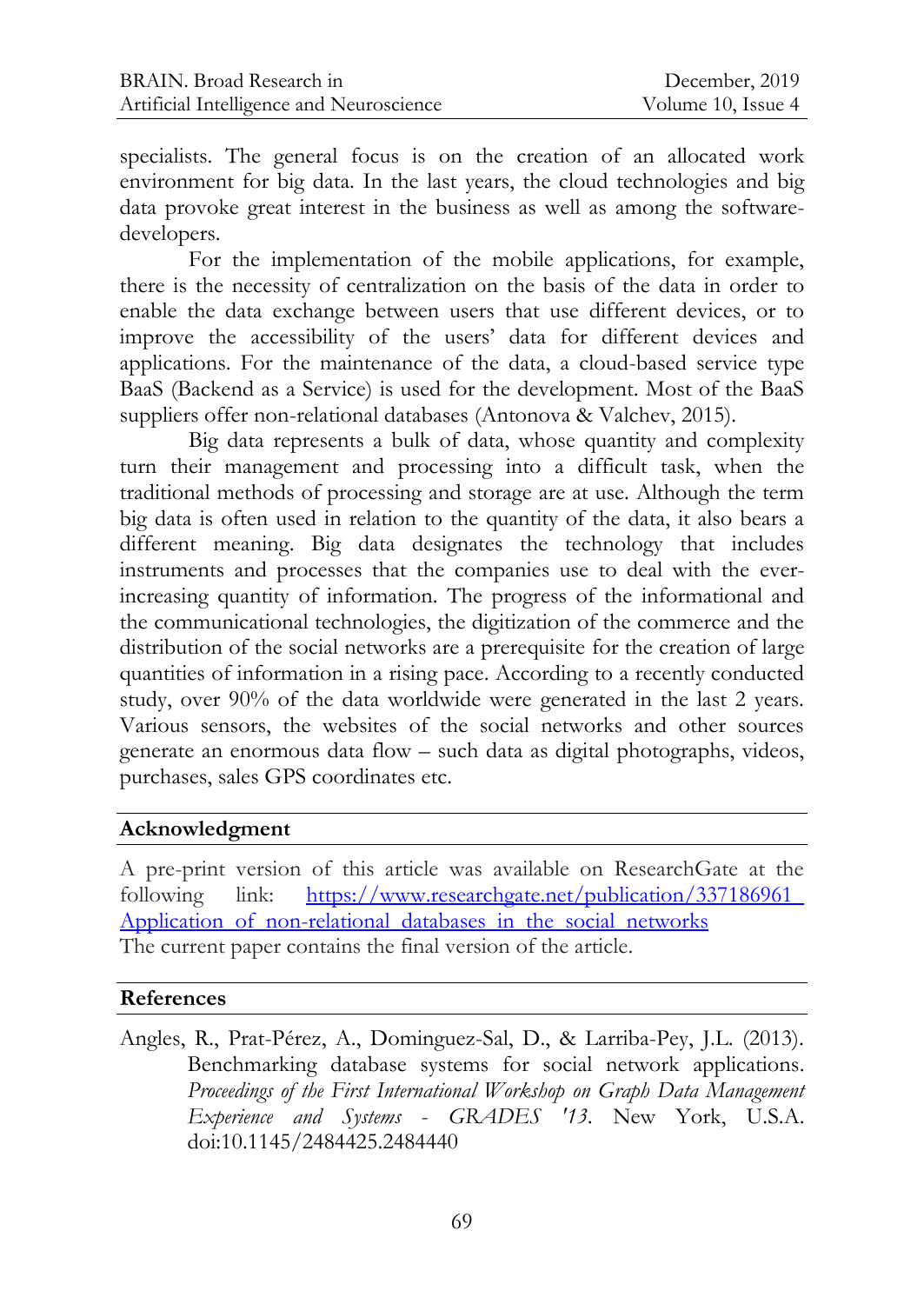- Antonova, V. & Valchev, P. (2015). *Android mobile application for a personal library catalog in cloudy environments*. Scientific papers at the University of Rousse. Retrieved from: [http://conf.uni](http://conf.uni-ruse.bg/bg/docs/cp15/3.2/3.2-28.pdf)[ruse.bg/bg/docs/cp15/3.2/3.2-28.pdf.](http://conf.uni-ruse.bg/bg/docs/cp15/3.2/3.2-28.pdf)
- Asay, М. (2014). *MongoDB, Cassandra, and HBase - the three NoSQL databases to watch*. **Internet** source]. Retrieved from: [https://www.infoworld.com/article/2848722/mongodb-cassandra](https://www.infoworld.com/article/2848722/mongodb-cassandra-hbase-three-nosql-databases-to-watch.html)[hbase-three-nosql-databases-to-watch.html](https://www.infoworld.com/article/2848722/mongodb-cassandra-hbase-three-nosql-databases-to-watch.html)
- Bontcheva, K. & Rout, D. (2014). Making sense of social media streams through semantics: A survey. *Semantic Web Journal*, *5*(5), 373-403.
- Brewer, E. (2012). CAP twelve years later: How the "rules" have changed. *Computer*, *45*(2), 23-29. doi:10.1109/MC.2012.37
- Cheresharov, S., & Krushkov, H. (2016). NoSQL Approaches in SQL Databases, *Scientific Conference "Innovative ICT in Business and Education: Future Trends, Applications and Implementation"*, Pamporovo, Retrieved from: [http://fmi-plovdiv.org/GetResource?id=2519.](http://fmi-plovdiv.org/GetResource?id=2519)
- Ereteo, G., Gandon, F., Buffa, M. (2009). Semantic Social Network Analysis. *Web Science*, *WebSci'09*, pp.1–5. Athènes, Greece. Retrieved from: <https://hal.inria.fr/inria-00378174/document>
- Faisal, A., Chaudhary, A., & Mumthas, S. (2015). *Role of graph databases in social networks*. Retrieved from: [https://www.researchgate.net/publication/304462174\\_Role\\_of\\_gra](https://www.researchgate.net/publication/304462174_Role_of_graph_databases_in_social_networks) [ph\\_databases\\_in\\_social\\_networks](https://www.researchgate.net/publication/304462174_Role_of_graph_databases_in_social_networks) (accessed 13 July 2019).
- Gašpar, D. & Mabić, M. (2017). NoSQL databases as social networks storage systems. *ENTerprise REsearch InNOVAtion Conference*. Dubrovnik, Hrvatska. Retrieved from: [https://www.researchgate.net/publication/319944521\\_NoSQL\\_Dat](https://www.researchgate.net/publication/319944521_NoSQL_Databases_as_Social_Networks_storage_systems) abases as Social Networks storage systems
- Gupta, S. & Gugulothu, N. (2018). Secure NoSQL for the social networking and e-commerce based bigdata applications deployed in cloud. *International Journal of Cloud Applications and Computing*, *8*(2), 113-129. doi:10.4018/IJCAC.2018040106.
- Kanoje, S., Powar, V., Mukhopadhyay, D. (2015). Using MongoDB for social networking website: Deciphering the Pros and Cons. *IEEE Sponsored 2nd International Conference on Innovations in Information Embedded and Communication Systems*. doi: 10.1109/ICIIECS.2015.7192924.
- Klisarova-Belcheva, S. (2015). Implementation of Cloud Computing in Big Data Applications, *Management and Sustainable Development*, 52 (3), 51-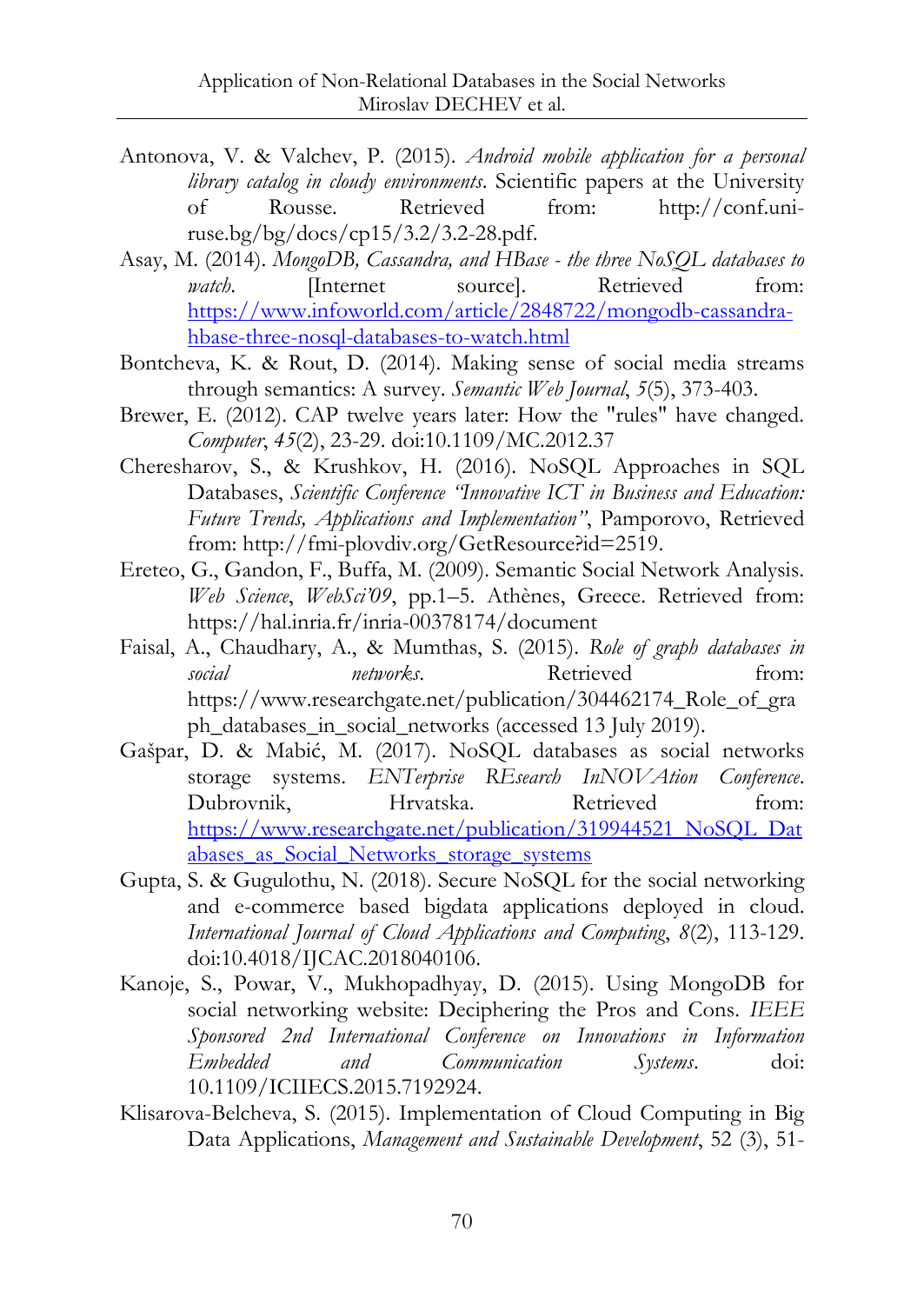58. Retrieved from: [http://oldweb.ltu.bg/jmsd/files/articles/52/52-](http://oldweb.ltu.bg/jmsd/files/articles/52/52-08_S_Klisarova-Belcheva.pdf) 08 S Klisarova-Belcheva.pdf.

- Koleva, P. (2014). *Open source database management systems. NoSQL databases*. Retrieved from: [https://informatika.dokumentite.com/art/sistemi](https://informatika.dokumentite.com/art/sistemi-za-upravlenie-na-bazi-ot-danni-s-otvoren-kod-nosql-bazi-ot-danni-/86605)[za-upravlenie-na-bazi-ot-danni-s-otvoren-kod-nosql-bazi-ot-danni-](https://informatika.dokumentite.com/art/sistemi-za-upravlenie-na-bazi-ot-danni-s-otvoren-kod-nosql-bazi-ot-danni-/86605) [/86605.](https://informatika.dokumentite.com/art/sistemi-za-upravlenie-na-bazi-ot-danni-s-otvoren-kod-nosql-bazi-ot-danni-/86605)
- Li, T., Yang, H., He, J. & Ai, Y. (2010). A social network analysis methods based on ontology. *Conference Paper of the Third International Symposium on Knowledge Acquisition and Modeling* (pp.258-261). Wuhan, China. doi 10.1109/KAM.2010.5646196.
- Martín, M. S. & Gutierrez, C. (2009). Representing, querying and transforming social networks with RDF/SPARQL. In: Aroyo L. et al. (eds), *The semantic web: Research and applications. Lecture notes in computer science*, (vol. 5554, pp. 293–307). Berlin, Germany: Springer.
- Mathew, A. B. & Madhu Kumar, S. D. (2015). Analysis of Data Management and Query Handling in Social Networks using NoSQL Databases. *International Conference on Advances in Computing, Communications and Informatics* (pp. 800-806). Kochi, India. doi: 10.1109/ICACCI.2015.7275708.
- Mika, P. (2007). *Social networks and the semantic web: Computing for human experience*. New York, U.S.A.: Springer.
- Nedyalkov, I. (2017). *Models of web applications processing large data arrays in real time*. [Doctoral thesis]. University of National and World Economy, Sofia. Retrieved from: [http://konkursi.unwe.bg/documents/](http://konkursi.unwe.bg/documents/%0b585Avtoreferat-2017_05_13.pdf) [585Avtoreferat-2017\\_05\\_13.pdf.](http://konkursi.unwe.bg/documents/%0b585Avtoreferat-2017_05_13.pdf)
- Razmerita, L., Jusevičius, M., & Firantas, R. (2009). New generation of social networks based on semantic web technologies: The importance of social data portability. *Workshop on Adaptation and Personalization for Web 2.0*. (pp.79-87). Retrieved from: [http://citeseerx.ist.psu.edu/](http://citeseerx.ist.psu.edu/%0bviewdoc/summary?doi=10.1.1.352.8469) [viewdoc/summary?doi=10.1.1.352.8469.](http://citeseerx.ist.psu.edu/%0bviewdoc/summary?doi=10.1.1.352.8469)
- Relational and nonrelative database (SQL/NoSQL), Retrieved from: [https://help.superhosting.bg/sql-nosql-databases.html,](https://help.superhosting.bg/sql-nosql-databases.html) 2019.
- Srivastav, A. & Chauhan, A. (2017). Social network data retrieval using semantic technology. *Asian Journal of Pharmaceutical and Clinical Research*, *10*(13), 31-35. doi: 10.22159/ajpcr.2017.v10s1.19541.
- Strozzi, C. (2017). *NoSQL relational database management system*, Retrieved from: [http://www.strozzi.it/cgi-bin/CSA/tw7/I/en\\_US/](http://www.strozzi.it/cgi-bin/CSA/tw7/I/en_US/%0bNoSQL/Home%20Page) [NoSQL/Home%20Page](http://www.strozzi.it/cgi-bin/CSA/tw7/I/en_US/%0bNoSQL/Home%20Page)*.*
- Tserpes, K., Papadakis, G.A., Kardara, M., & Papaoikonomou, A. (2012). An ontology for social networking sites interoperability. *Proceedings of*